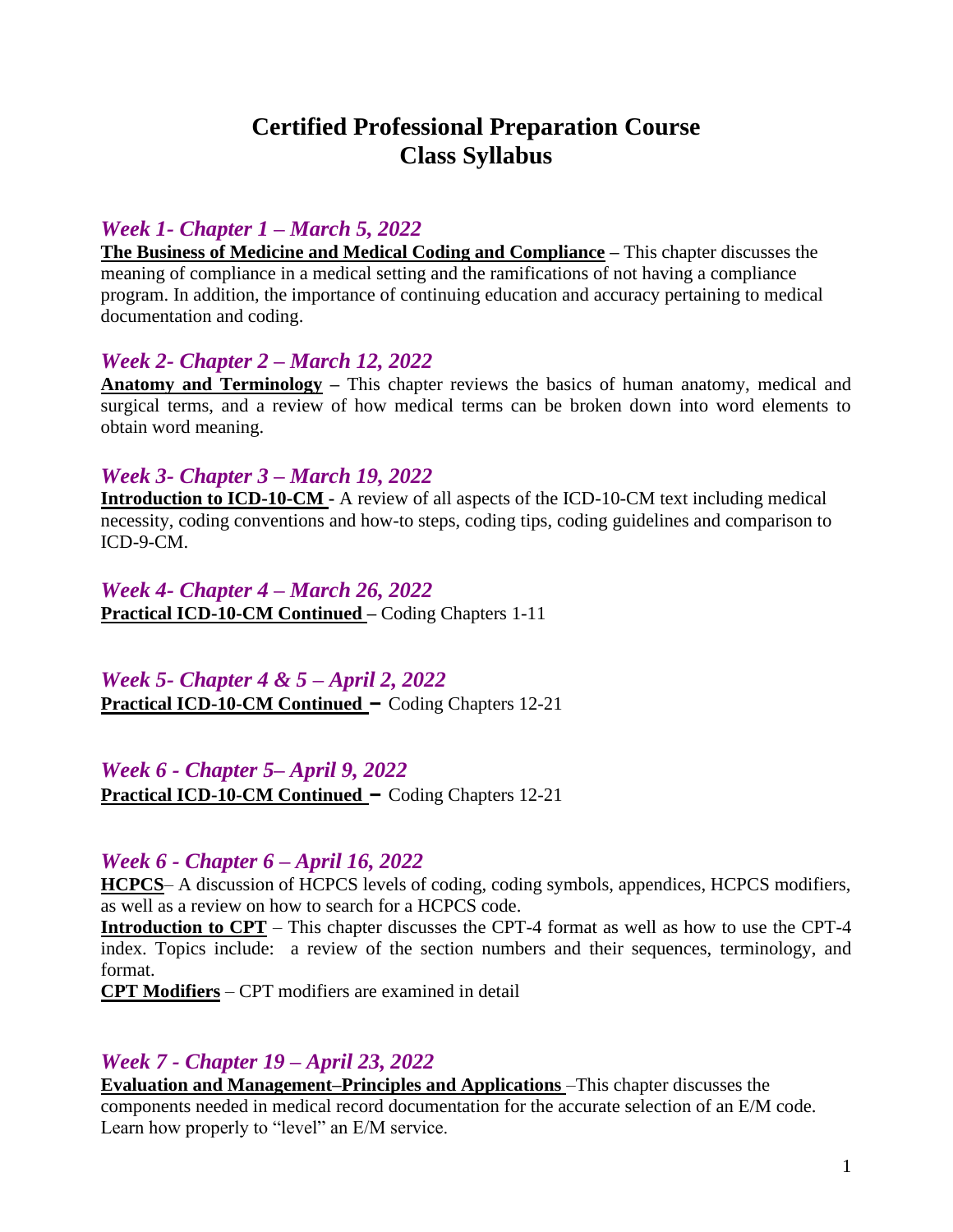#### *Week 8 - Chapter 16 & 6 – April 30, 2022*

**Anesthesia** – A discussion of the ASA relative values, anesthesia guidelines, modifiers, code organization and crosswalk, as well as a review of the different types of anesthesia available for patients and the methods in which they are administered.

**Surgery Guidelines** - This chapter presents the "global surgical package" concept and coding conventions "Separate" and "add-on" procedure codes are discussed in detail.

#### *Week 9 – Chapter 7 & 20 (page 656) – May 7, 2022*

**Integumentary System** – This chapter includes an overview of anatomy and medical terms as they apply to the Integument. A discussion of procedures and techniques (e.g., debridement, repair, etc.), lesion measurement, local treatment of burns and Moh's micrographic surgery is provided.

#### *Week 10 – Chapter 8, 9 & 20 (page 650) – May 14, 2022*

**Musculoskeletal System –** This chapter covers procedure and coding guidelines for incisions/excisions, introductions and removals, repairs and reconstruction's, fractures, and dislocations, as well as endoscopies/arthroscopies and arthrodesis of the Musculoskeletal system.

**Respiratory System** – This chapter covers procedure and coding guidelines pertaining to the respiratory and cardiovascular system. Topics include the respiratory process, endoscopic and sinus surgeries, procedures and coding explanations of the larynx, trachea, bronchi, lungs, and pleura.

#### *Week 11- Chapter 10 & 20 (page 648, 649) – May 21, 2022– Mid-term*

**Cardiovascular System – This chapter discusses the special set of coding challenges involved in** cardiothoracic surgery of the heart, coronary arteries, great vessels, and pacemaker and auto defibrillator placement. Surgery on the vasculature for occlusive disease and aneurysms are reviewed. Also included are therapeutic and diagnostic vascular procedures such as creation of an A/V shunt for dialysis, venipuncture, vein stripping and refilling of an implantable infusion port, interventional and diagnostic services.

#### *Week 12 – Chapter 9 & 20 (page 648) – May 28, 2022*

#### **Hemic/Lymphatic Mediastinum, Diaphragm & Digestive System**

This chapter covers the digestive process, diagnostic test and procedures and endoscopies pertaining to the digestive system

#### *Week 13 – Chapter 12, 13 & 20 (page 653)– June 4, 2022*

**Urinary and Male Genitalia System** – A discussion of the procedures and coding explanations pertaining to the urinary system and male genitalia. Procedures of the kidney, ureter, urinary bladder, and the male genitalia are explained.

**Female Genital System and Maternity Care and Delivery** – This chapter gives an in-depth look at the female reproductive system for both gynecologic procedures and the conventions of coding for obstetrical care.